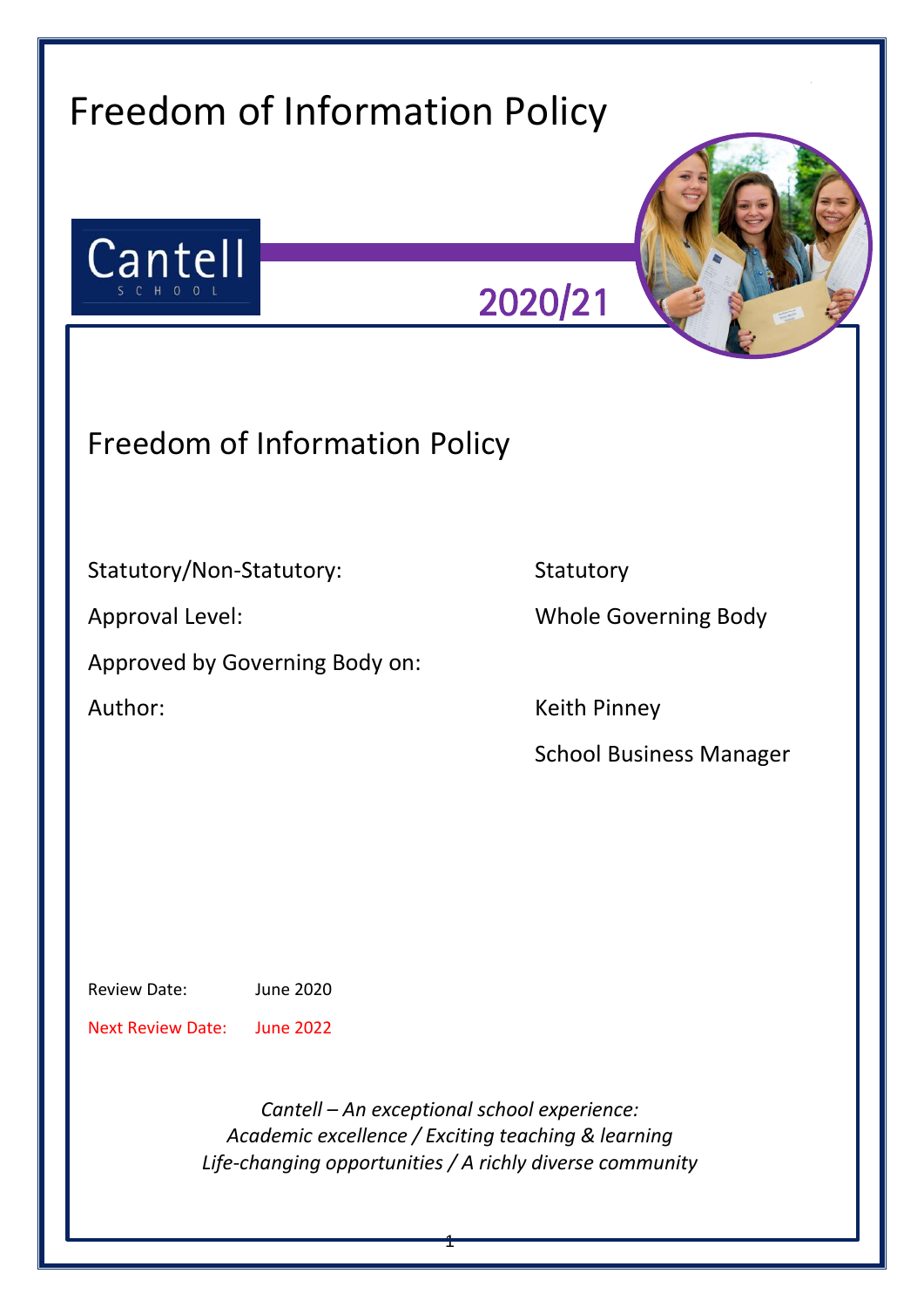# **Cantell School**

## **Freedom of Information Policy**

#### **Responsibility:**

It is the responsibility of the Governors to ensure procedures are in place to ensure that the school handles information requests covered by the Freedom of Information Act 2000 (FoIA), the Data Protection Act (DPA), the Environmental Information Regulations 2004 (EIR) and the General Data Protection Regulations (GDPR) in accordance with the provisions laid out therein and that the school satisfies the standards set out in the Lord Chancellor's Code of Practice on satisfying public authorities obligations under the FoIA, produced under section 45 of that Act.

#### **Contents:**

- 1. Introduction
- 2. Background
- 3. Timescales
- 4. Delegated Responsibilities
- 5. Scope
- 6. Requesting information
- 7. Withholding information
- 8. Releasing a third party's information
- 9. Information held within contracts with the School
- 10. Complaints procedure
- 11. Requests made under the Data Protection Act
- 12. Illegal Actions
- 13. Review of the policy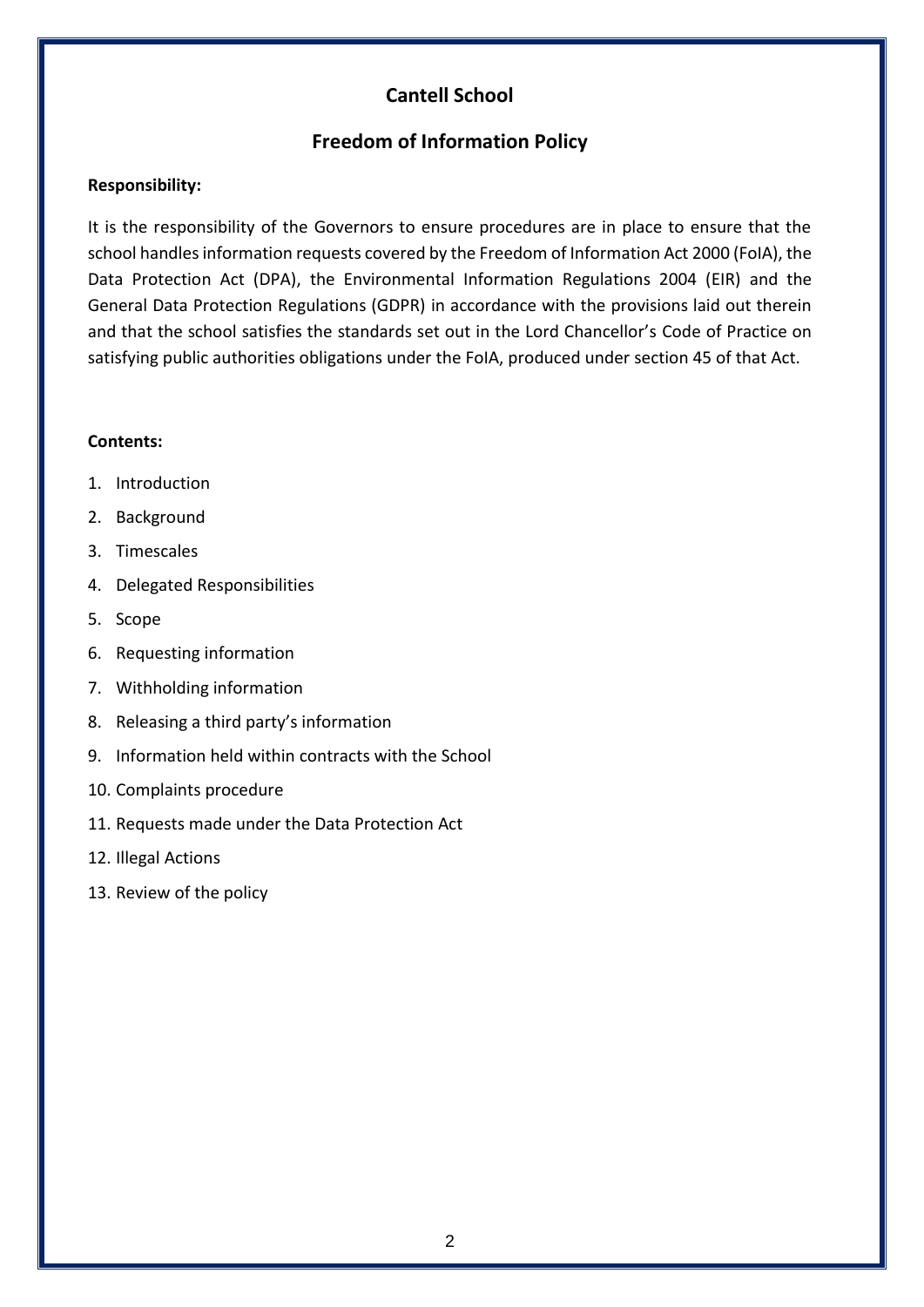#### **1 Introduction**

Cantell School [the School] is committed to transparency in its dealings with the public and fully embraces the aims of the Freedom of Information Act 2000, the access provisions of the Data Protection Act and the General Data Protection Regulations (GDPR). The School will make every effort to meet its obligations under the respective legislation and will regularly review procedures to ensure that it is doing so.

The underlying principle of this policy is that the public have a right to access to recorded information held by the School and that the School should seek to promote an open regime regarding access to information, subject to the exemptions contained within the relevant legislation.

Separate guidance, in the form of operating procedures, has been given to staff in the staff handbook on how to handle information requests received under the FoIA regime

## **2 Background**

The FoIA applies to all public authorities and came fully into force on 1<sup>st</sup> January 2005. It provides the public with a statutory right of access to recorded information held by authorities, subject to certain exemptions, within twenty working days. The Act is fully retrospective and applies to all information that falls within the scope of the Act, not just information created from  $1<sup>st</sup>$  January 2005. Section 19 of the Act also obliges the School to make information pro-actively available in the form of an approved "publication scheme".

In addition, individuals currently have a statutory right of access to their own "personal data" under the DPA and GDPR. Individual access rights to personal data are extended by the FoIA through amendments to the access provisions of the DPA and GDPR

The EIR provides a statutory right of access to "environmental information", as defined in these regulations. The EIR came into force on  $1<sup>st</sup>$  January 2005 and replaces the existing 1992 Regulations. The EIR are also fully retrospective.

The Government's Information Commissioner enforces these three information regimes.

Each regime contains certain categories of exempt information, where information can be withheld. Any decision to withhold information under an exemption can be referred by the applicant to the Information Commissioner, who can overturn any decision to withhold information. For the purposes of this policy, the "public" is defined as any individual or organisation anywhere in the world and an "information request" refers to any request for recorded information made under the FoIA, EIR or DPA.

## **3 Timescales**

Freedom of Information requests should be dealt with within 20 working days, excluding school holidays.

Requests for Data Protection (subject access requests) information should be dealt with within one month.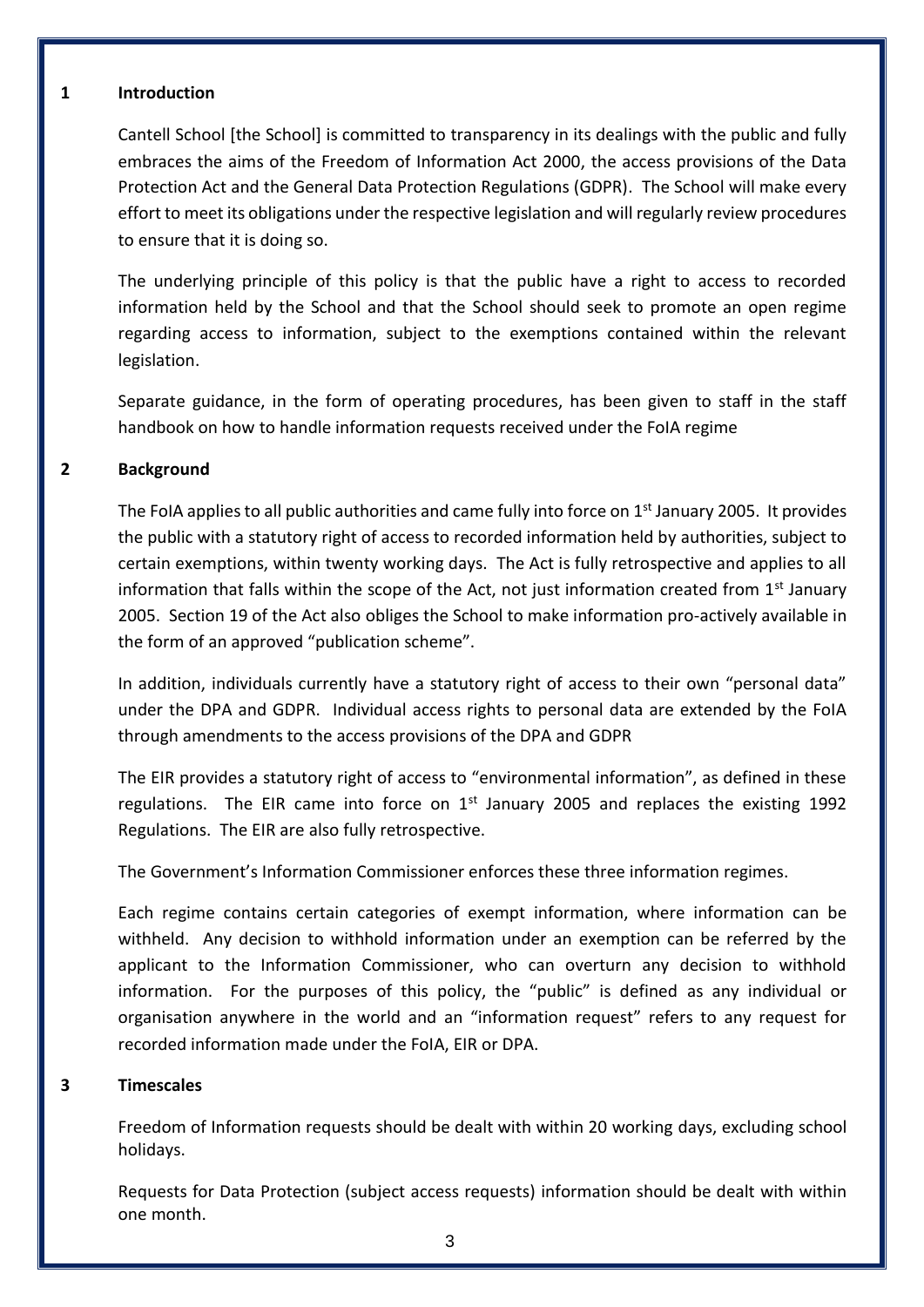### **4 Delegated responsibilities**

Overall responsibility for ensuring that the School meets the statutory requirements of the FoIA, EIR, DPA and GDPR lies with the Governors and the Chair of Governors has overall responsibility for information management issues. They have delegated the day-to-day responsibility of implementation to the Head teacher.

The Head teacher is assisted by the School Business Manager who currently fulfils the role of 'FoI officer' and Data Protection Officer. All School staff are responsible for ensuring that they handle requests for information in compliance with the provisions of the various Acts, taking advice from the FoI officer where necessary.

### **5 Scope**

This policy applies to all recorded information held by the School that relates to the business of the School. This includes:

- Information created and held by the School
- Information created by the School and held by another organisation on our behalf
- Information held by the School provided by third parties, where this relates to a function or business of the School (such as contractual information) and
- Information held by the School relating to Governors where the information relates to the functions or business of the School

This policy does not cover personal written communications (such as personal e-mails sent by staff). The School's Data Protection Policy establishes the standards regarding the use of "personal data" (as defined in the DPA and GDPR).

## **6 Requesting information**

#### *6.1 Procedures*

Practical procedures for handling information enquiries in line with the relevant legislation can be discussed with the School's FoI Officer.

The School has a duty under both the FoIA and EIR to provide advice and assistance to applicants making information requests. This includes assisting the applicant in making the application for information. Although no such duty exists under the DPA, the same level of care will be provided.

## *6.2 Charges*

The three information regimes contain different provisions that permit charges to be made for responding to information requests. The Governing Body may charge a fee for complying with requests, as calculated in accordance with FoIA regulations. If a charge is to be made, the School will give written notice to the applicant before supplying the information requested.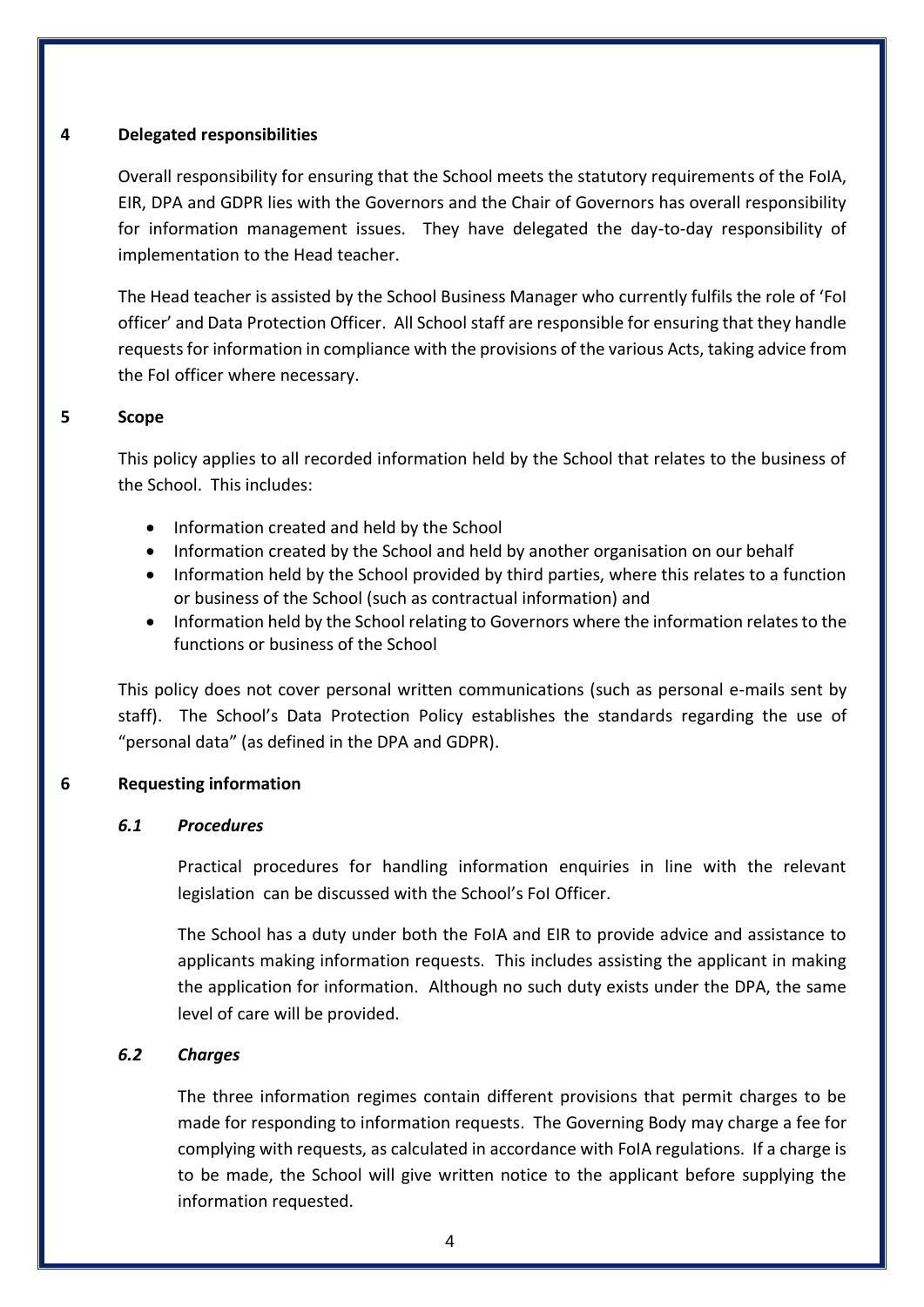Where the School estimates that the cost of locating the information will exceed the statutory threshold of £450, it will consider whether or not to comply with the request. The School is not obliged to comply with such a request but may choose to do so.

There is no charge under The Data Protection Act and GDPR for responding to requests for personal data.

## *6.3 Publication*

Section 19 of the FoIA obliges the School to make information pro-actively available in the form of a "publication scheme". This scheme will list categories, or "classes" of information that will routinely be made available without the need for a specific information request. The School will indicate in the scheme where it wishes to charge for providing particular categories of information.

The School plans to review this scheme regularly. Whenever any information is provided in response to a recorded FoIA enquiry, the School will assess whether the information is suitable for wider publication. In general, there will be a presumption in favour of publishing such information on the School's website.

## **7 Withholding Information**

The Freedom of Information Act contains 23 exemptions whereby information can be withheld. There are two categories; absolute and non-absolute. The School will only withhold information if it falls within the scope of one or more of these exemptions.

Where an absolute exemption applies, the School can automatically withhold the information. However, where the exemption is non-absolute the information can only be withheld where the School decides that the public interest is best served by withholding the information. Certain exemptions also contain a "prejudice test", which means that the exemption can only be claimed if disclosing the information would prejudice the interest protected by the exemption.

The School will only withhold information covered by the exemption. Complete files or documents will not be withheld just because part of the information is covered by an exemption.

The School will only apply an exemption where it has reason to believe that prejudice might occur to the interest protected by the exemption. In addition, wherever a "public interest" exemption is being considered, the School will only withhold that information which it can demonstrate that the public interest will be best served by withholding. When considering withholding information under a non-absolute exemption the School will take into account whether the release of the information would:

- promote further understanding of current issues of public debate;
- promote the accountability of decisions taken by the School and the spending and allocation of public money;
- bring to light matters of public safety;
- allows the public to understand and challenge decisions made by the School;
- be otherwise in the public interest.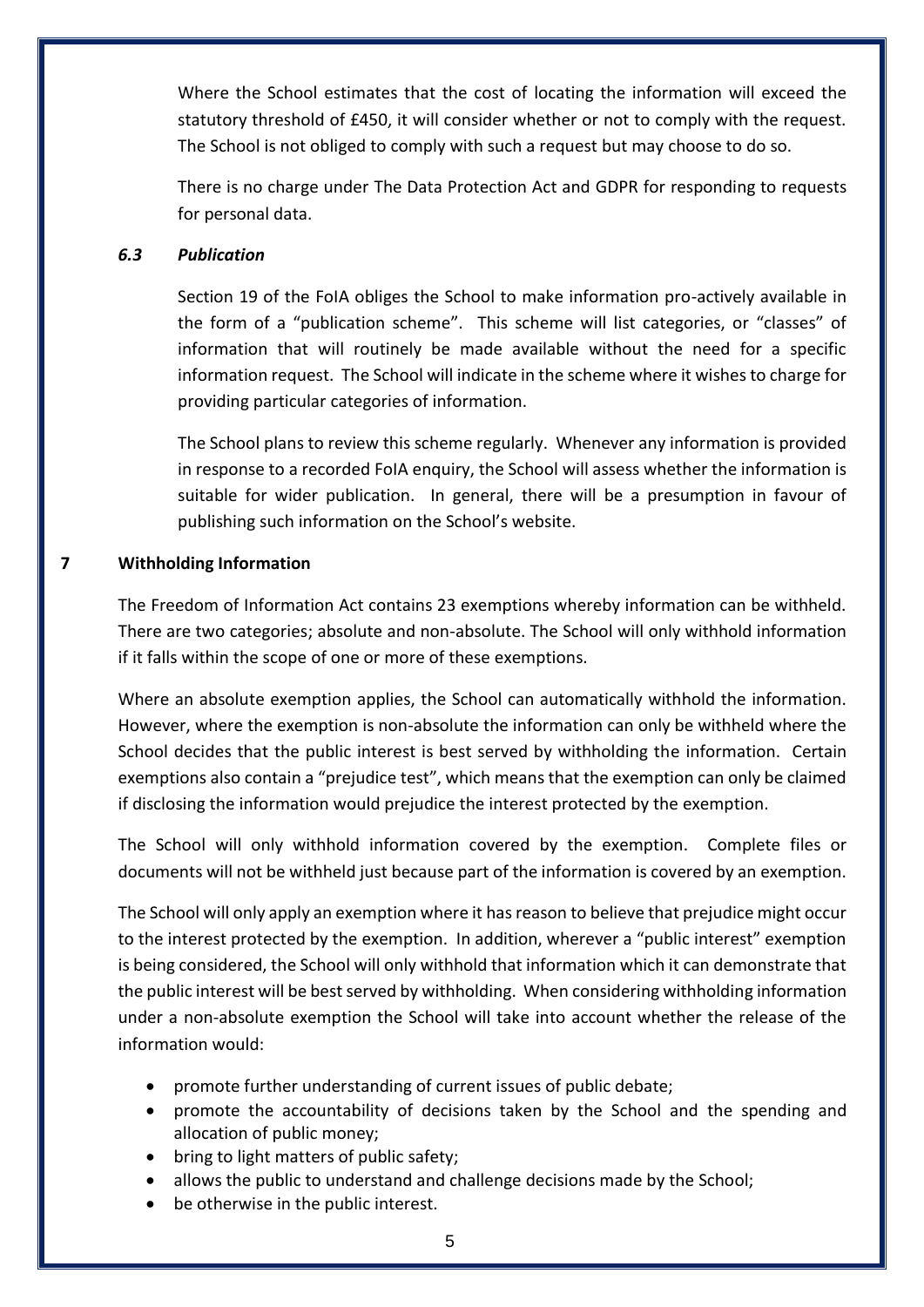Where information is withheld under an exemption in most cases the reason behind the decision will be made clear to the applicant, citing the exemption under which the information is being withheld. The applicant will also be given details of the right to challenge the decision through the School's Governing Body and the right of appeal to the Information Commissioner's Office.

Where a staff member plans to apply an exemption, he/she will consider whether other schools hold similar information. If this is considered likely, he/she may contact the relevant school(s) to ensure that a consistent response is provided to the applicant.

The School will also refuse to supply information under the FoIA, where the request is considered "vexatious" or "repeated" and under the EIR, where the request is considered 'manifestly unreasonable'.

## **8 Releasing a third party's information**

Where, in response to a request, information belonging to a third party (either an individual or other organisation) has to be considered for release, the staff member that received the request will seek input from the FoI officer prior to the release of the information.

The release of third party information will be considered carefully to prevent actions for breach of confidence or, in the case of living individuals, breaches of the DPA. Both the EIR and FoIA permit information to be withheld when its release would breach the provisions of the DPA.

When the requested information relates to a living individual and amounts to "personal data" as defined in the DPA, its disclosure could breach the DPA. Therefore, the release of third party personal information relating to living individuals will be considered in accordance with the data protection principles and, in particular, the "third party" provisions of the DPA.

Where appropriate, the School will contact the individual to ask for permission to disclose the information. If consent is not obtained, either because it was not considered appropriate to approach the third party or the third party could not be contacted or consent is refused. The School will then consider if it is reasonable to disclose the information, taking into account:

- any duty of confidentiality owed to the third party
- the steps taken to seek consent
- whether the third party is able to give consent and
- any express refusal of consent

The decision to disclose third party information will also take into account the impact of disclosure on the third party, relative to the impact on the applicant of withholding the information. Where the third party has been acting in an official, rather than private capacity, the School will be minded to disclose the information, although decisions will be made on a case by case basis.

Where the information relates to a staff member, the provisions of the DPA will still apply in many circumstances but the nature of the information will influence the School's decision whether to release the information. Where the information relates to a matter clearly private to the individual, e.g. a disciplinary hearing, the information will almost certainly be withheld. However,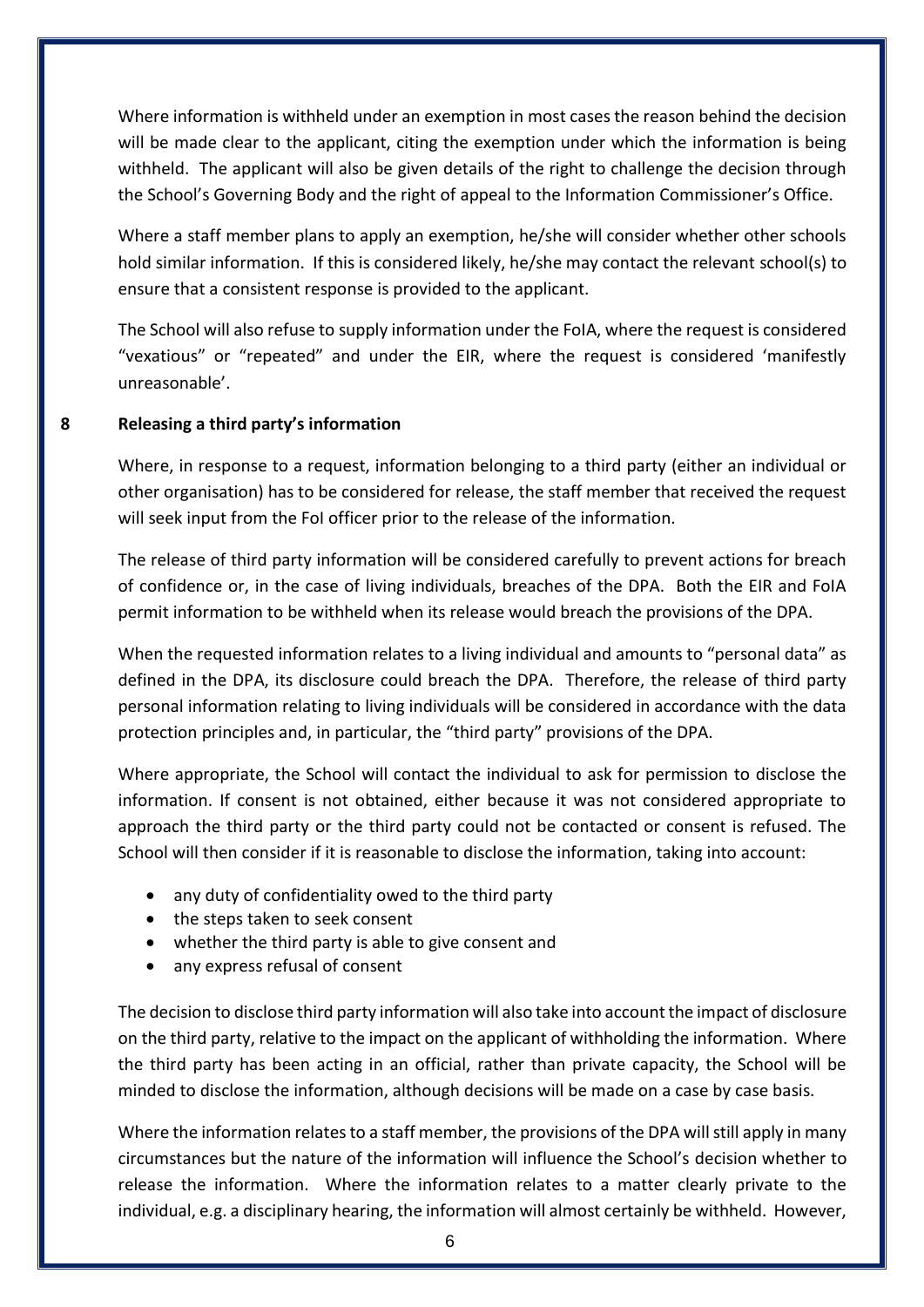where the information relates to the member of staff acting in their official capacity, e.g. an expenses claim, the information will normally be released. The exemption relating to the release of a third party's personal data will not be used to withhold information about administrative decisions taken by the School.

As the DPA only relates to living individuals, the exemption relating to Data Protection under both the EIR and FoIA will not apply to information held about the deceased. Where the request might be controversial, the staff member will seek input from the FoI officer who will take advice from the Governing Body where necessary.

Where the third party is an organisation, rather than an individual, the provisions of DPA will not apply. The School will consider consulting the third party concerning the release of their information where:

- the views of the third party may assist the School to decide whether an exemption under the Act applies to the information and
- in the event of the public interest test being applied, where the views of the third party may assist the School to make a decision relating to where the public interest lies

Consultation will not be undertaken where:

- the School will not be disclosing the information due to some valid reason under the Act
- the School is satisfied that no exemption applies to the information and therefore cannot be withheld and
- the views of the third party will have no effect on the decision e.g. where there is other legislation preventing disclosure

Where input from a third party is required, the response time for the request remains the same. Therefore, it will be made clear to the third party at the outset that they have a limited time for their views to be provided and that where responses are not immediate, the decision to disclose may have to be made without their input in order for the School to comply with the statutory time limits dictated by the legislation.

The School will endeavour to inform individuals and organisations submitting information that the information might be released following an information request and, where appropriate, will provide the supplier of the information opportunity to request confidentiality or supply reasons as to why the information should be treated confidentially.

## **9 Information held within contracts with the School**

Any contractual information, or information obtained from organisations during the tendering process, held by the School are subject to the provisions of the FoIA and EIR. Whenever the School enters into contracts, it will seek to exclude contractual terms forbidding the disclosure of information beyond the restrictions contained in the legislation. A standard form of wording will be included in contracts to cover the impact of FoIA and EIR in relation to the provision of information held in contracts.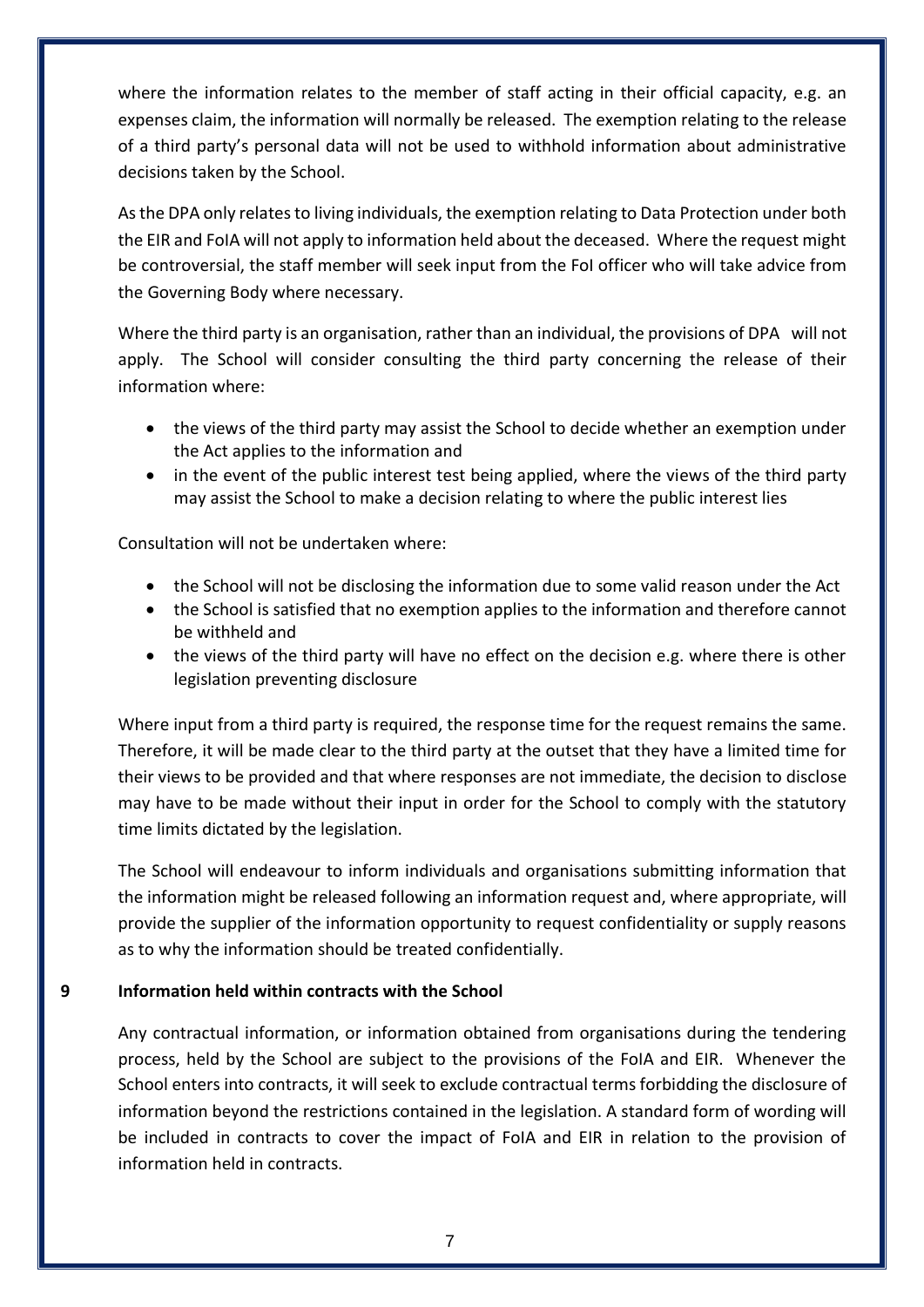The School can withhold contractual information where its disclosure under either the FoIA or EIR could be treated as actionable breach of confidence. Where the School intends to include non-disclosure provisions in a contract, it will agree with the contractor a schedule of the contract that clearly states which information should not be disclosed.

The School will only agree to enter into confidentiality clauses where the information is confidential in nature and that it is confident that the decision to restrict access to the information could be justified to the Information Commissioner.

Where information is not covered by the exemption relating to information accepted in confidence, a further exemption specifically under FoIA may be relevant, relating to commercial interests. This exemption is subject to a "public interest" test. Whenever the School has to consider the release of such information, it will contact the relevant organisation to obtain its opinions on the release of the information and any exemptions they may think relevant. However, the School will make the final decision relating to the disclosure of the information.

The School can also withhold information contained in contracts where any of the other exemptions listed in the FoIA or EIR are appropriate, although information will only be withheld in line with the School's policy on the use of exemptions. All future contracts should contain a clause obliging contractors to co-operate fully and in a timely manner where assistance is requested in responding to an FoIA or EIR request.

## **10 Complaints procedure**

Whenever the School withholds information under an exemption, or for any other reason, it will inform the applicant of their right to complain about the decision through the School's complaints procedure and of the right of appeal to the Information Commissioner. Any complaint received will be dealt with in accordance with the School's complaints procedure as detailed in its Complaints Policy. If the result of the complaints is that any decision to withhold information be overturned, this information will be supplied as soon as it is possible.

# **11 Requests made under the Data Protection Act (DPA) and General Data Protection Regulations (GDPR)**

The Data Protection Act and GDPR entitles an individual to his or her 'personal data', as defined in that Act, where the information is held on an automated system, such as a computer and also manual files, where they amount to what the DPA describes as an "accessible record" or in a structured filing system, defined in the DPA as a "relevant filing system".

The parental right to receive information pertaining to the "educational record" of their child should continue to be administered under the Education (Pupil Information) (England) Regulations 2000. Whenever a request for personal data is received and is not covered by these regulations, the request will be administered in accordance with the relevant section of the School's FoIA operating procedures.